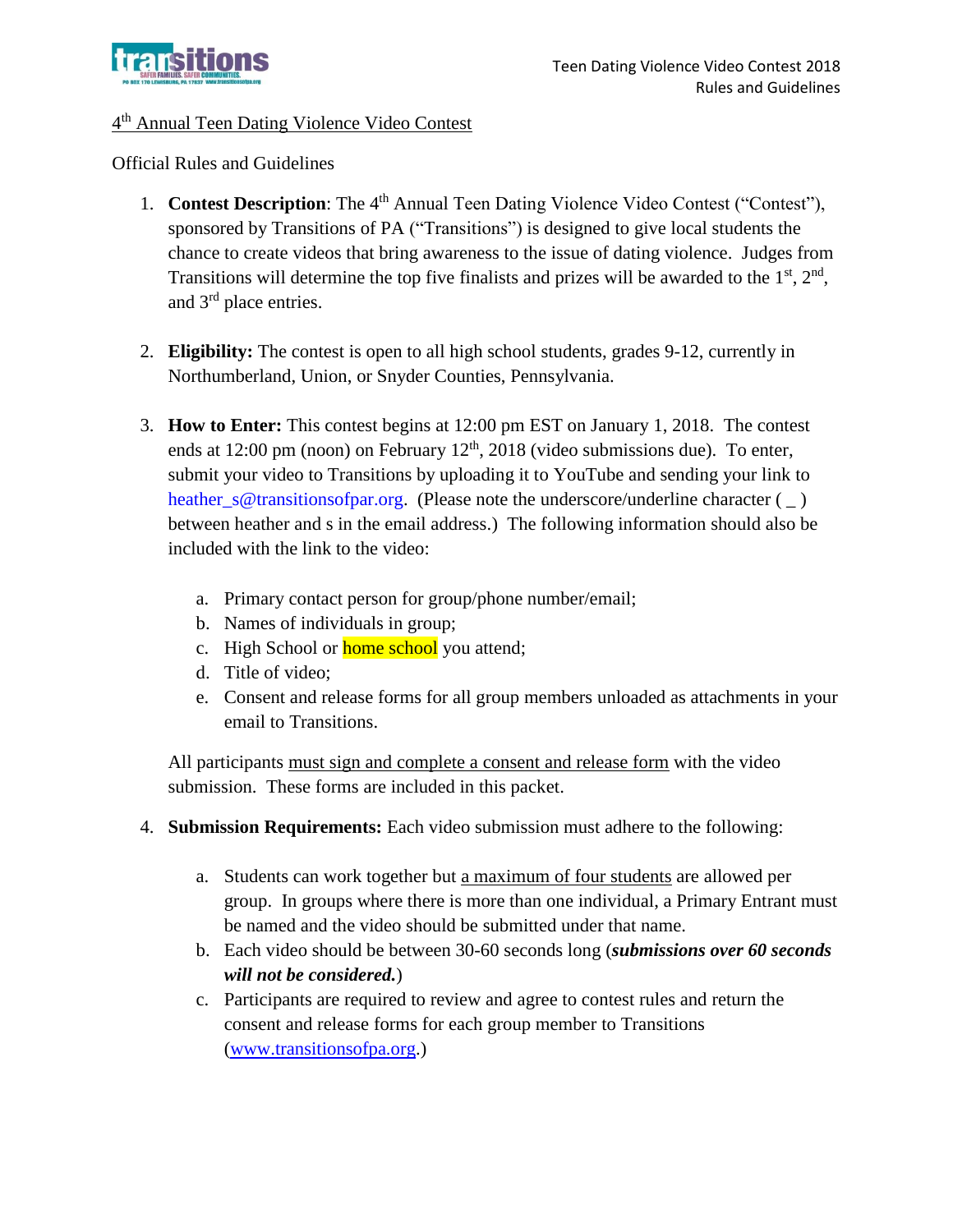

- d. Participants must submit a link to their video, a primary entrant name and phone number, names of all group members, title of video, and the name of their high school or **home school information** for final submission to be complete.
- e. Transitions will be responsible for dividing the prize money equally between the team members listed for each of the  $1<sup>st</sup>$ ,  $2<sup>nd</sup>$ , and  $3<sup>rd</sup>$  place videos prize winners.
- f. The submitted materials must be your own work and not include any copyrighted materials unless you own the copyright or have a license to use it for this contest.
- g. Submissions must not contain or reference any names, products or services of any company or any third party trademarks, logos, trade dress, or promotion of any brand, product or service.
- h. Submissions that are lewd, obscene, sexually explicit, pornographic, disparaging, defamatory, or that may contain inappropriate content may not be submitted. Any submission received that is deemed inappropriate will be disqualified.

Transitions reserves the right to disqualify any submission that it believes violates or could potentially violate these rules and guidelines or is deemed inconsistent to Transitions' mission.

5. **Judging/Finalist Selection:** Transitions' staff will judge the contest and select five finalist videos. These five videos will be selected based off creativity, originality, accuracy of information, and adherence to guidelines. These videos will then be placed on Transitions' Facebook page. The winners will be determined by the number of "likes" they receive. One video will be declared the grand prize or  $1<sup>st</sup>$  place winner, followed by one second and one third place winner.

The five finalists will be announced February  $15<sup>th</sup>$  by 4:00 pm and posted to our Facebook page. Voting will close at noon on February 20<sup>th</sup>. Winners will be announced on February  $22<sup>nd</sup>$  by phone, text, (Msg & Data rates may apply), and/or social media. The school will also be notified.

An event at the Campus Theatre in Lewisburg will be held on Saturday, March 3rd, 2018 from 1:30 pm to 3:30 pm to view the  $1<sup>st</sup>$ ,  $2<sup>nd</sup>$ , and  $3<sup>rd</sup>$  place winner and award the prize money to the team members. Family, friends, and the community are invited to attend.

- 6. **Prizes:** Prizes will be awarded to the top three videos that address the issue of dating violence.
	- a.  $1<sup>st</sup>$  place will win \$500.00 and the video will be placed on Transitions' website.
	- b.  $2<sup>nd</sup>$  place will win \$250.00
	- c.  $3<sup>rd</sup>$  place will win \$100.00